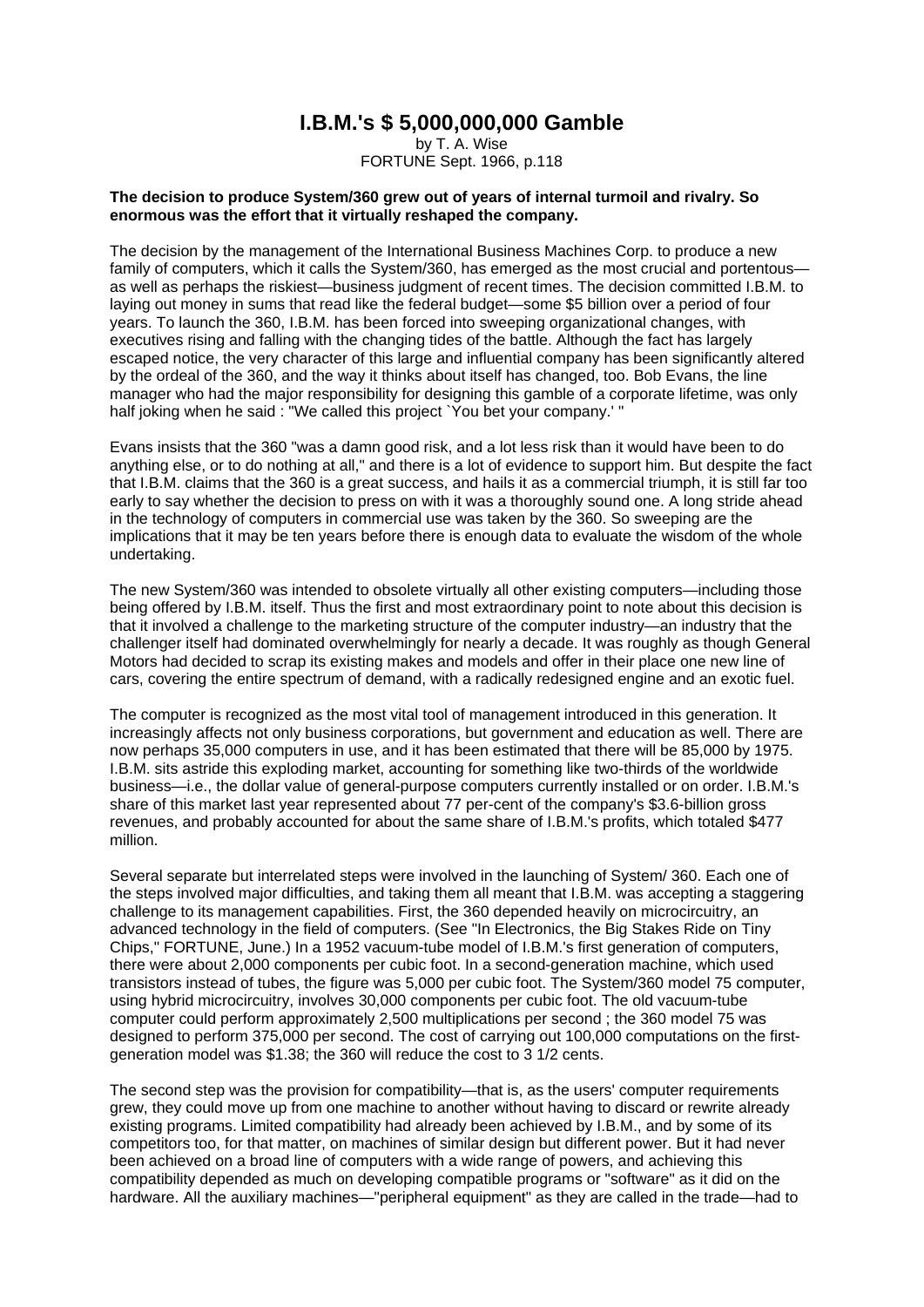be designed so that they could feed information into or receive information from the central processing unit; this meant that the equipment had to have timing, voltage, and signal levels matching those of the central unit. In computerese, the peripheral equipment was to have "standard interface." The head of one competing computer manufacturing company acknowledges that at the time of the System/360 announcement he regarded the I.B.M. decision as sheer folly and doubted that I.B.M. would be able to produce or de-liver a line that was completely compatible.

Finally—and this was the boldest and most perilous part of the plan—it was decided that six main units of the 360 line, originally designated models 30, 40, 50, 60, 62, and 70, should be announced and made available simultaneously. (Models at the lower and higher ends of the line were to be announced later.) This meant that all parts of the company would have to adhere to a meticulous schedule.

## **Up in manufacturing, down in cash**

The effort involved in the program has been enormous. I.B.M. spent over half a billion dollars on research and development programs associated with the 360. This involved a tremendous hunt for talent: by the end of this year, one-third of I.B.M.'s 190,000 employees will have been hired since the new program was announced. Between that time, April 7, 1964, and the end of 1967, the company will have opened five new plants here and abroad and budgeted a total of \$4.5 billion for rental machines, plant, and equipment. Not even the Manhattan Project, which produced the atomic bomb in World War II, cost so much (the government's costs up to Hiroshima are reckoned at \$2 billion), nor, probably, has any other privately financed commercial project in history.

Such an effort has already changed I.B.M.'s nature in several ways:

- The company, which was essentially an assembler of computer components and a businessservice organization, has now also become a major manufacturing concern as well. It is the world's largest maker of integrated circuits, producing an estimated 150 million of the hybrid variety annually.
- After some ambivalence, I.B.M. has abandoned any notion that it is simply another American company with a large foreign operation. The view now is that I.B.M. is a fully integrated international company, in which the managers of overseas units are presumed to have the same capabilities and responsibilities as those in the U.S. The company's World Trade subsidiary has stopped trying to develop its own computers; instead, it is marketing the 360 overseas, and is helping in the engineering and manufacturing of the 360.
- The company's table of organization has been restructured significantly at least three times since 1960. Several new divisions and their executives have emerged, while others have suffered total or partial eclipse. An old maxim of the I.B.M. organization was that few men rose to line executive positions unless they had spent some time selling. Now a new group of technically oriented executives has come to the forefront for the first time, diluting some of the traditional power of the marketing men in the corporation.
- I.B.M.'s balance sheet has a new look. In 1963, about 27 percent of the company's assets were in the form of cash or marketable securities. By the end of 1965 assets of that kind were down to 18 percent, and the balance sheet showed \$173 million less cash than it had two years earlier. Last spring the company called on its shareholders for .\$371 million of equity capital to help finance the new computer family.

## **The missionaries and the scientists**

Oddly enough, the upheaval at I.B.M. during the past two years went largely unnoticed. The company was able to make itself over more or less in private. It was able to do so partly because I.B.M. is so widely assumed to be an organization in which the unexpected simply doesn't happen. Outsiders viewing I.B.M. presume it to be a model of rationality and order—a presumption related to the company's products, which are, of course, instruments that enable (and require) their users to think clearly about management.

This image of I.B.M., moreover, has been furthered over the years by the styles of the two Watsons. Tom Watson Sr. combined an intense devotion to disciplined thinking with formal, rather Victorian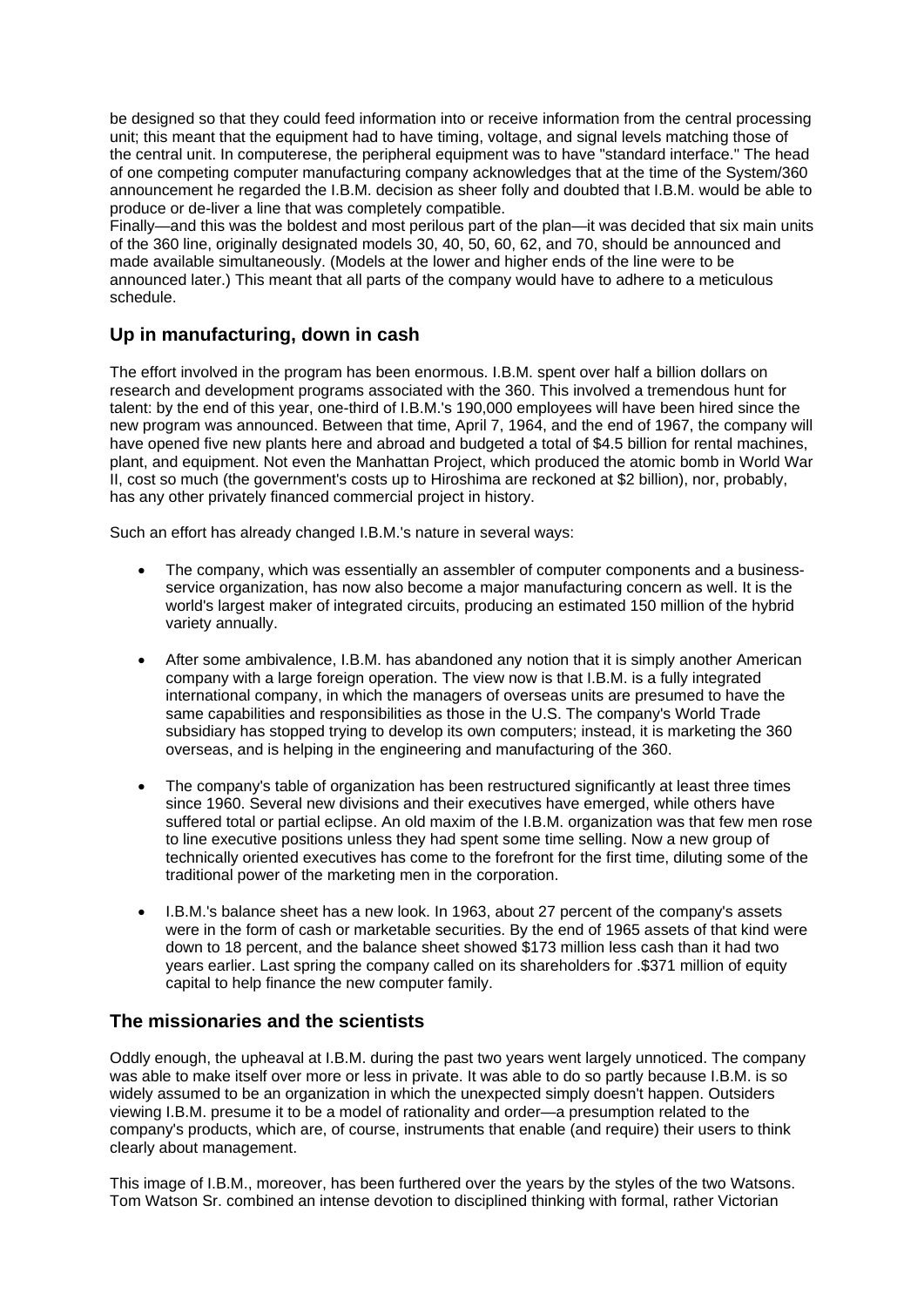attitudes about conduct, clothes, and courtesy. The senior Watson's hostility toward drinking, and his demand that employees dedicate themselves totally to the welfare of the corporation, created a kind of evangelical atmosphere. When Toni Watson Jr. took over from his father in 1956, the manner and style shifted somewhat, but the missionary zeal remained—now overlaid by a new dedication to the disciplines of science. The overlay reinforced the image of I.B.M. as a chillingly efficient organization, one in which plans were developed logically and executed with crisp efficiency. It was hard to envision the company in a gambling role.

The dimensions of the 360 gamble are difficult to state precisely. The company's executives, who are men used to thinking of risks and payoffs in hard quantitative terms, insist that no meaningful figure could ever be put on the gamble—i.e., on the odds that the program would be brought off on schedule, and on the costs that would be involved if it failed.

#### **Outsailing the boss**

At the time, it scarcely seemed that any gamble at all was necessary. I.B.M. was way out ahead of the competition, and looked as if it could continue smoothly in its old ways forever. Below the surface, though, LB.M.'s organization didn't fit the changing markets so neatly any more, and there really was, in Evans' phrase, a risk involved in doing nothing.

No one understood this more thoroughly, or with more sense of urgency, than one of the principal decision makers of the company, T. Vincent Learson. His entire career at I.B.M., which began in 1935, has been concerned with getting new products to market. In 1954 he was tapped by young Tom Watson as the man to spearhead the company's first big entry into the commercial computer field with the 702 and the 705 models. His success led to his promotion to vice president and group executive in 1956. In 1959 he took over both of the company's computer development and manufacturing operations, the General Products Division and the Data Systems Division.

Learson stands six foot six and is a tough and forceful personality. When he is managing any major I.B.M. pro-gram, he tends to be impatient with staff reports and committees, and to operate outside the conventional chain of command; if he wants to know why a program is behind schedule, he is apt to call directly on an executive at a much lower level who might help him find out. But he often operates indirectly, too, organizing major management changes without his own hand's being visible to the men involved. Though he lacks the formal scientific back-ground that is taken for granted in many areas of I.B.M., Learson has a reputation as a searching and persistent questioner about any proposals brought before him ; executives who have not done their homework may find their presentations falling apart under his questions—and may also find that he will continue the inquisition in a way that makes their failure an object lesson to any spectators. And Learson is the most vigorous supporter of the company's attitude that a salesman who has lost an order without exhausting all the resources the company has to back him up deserves to be drawn and quartered.

Learson's personal competitiveness is something of a legend at I.B.M. It was significantly demonstrated in this year's Newport-to-Bermuda yacht race, in which Learson entered his own boat, the Thunderbird. He boned up on the history of the race in past years, and managed to get a navigator who had been on a winning boat three different times. He also persuaded Bill Lapworth, the famous boat designer, to be a crewman. Learson traveled personally to California to get one of the best spinnaker men available. All these competitive efforts were especially fascinating to the people at I.B.M. because Tom Watson Jr. also had an entry in the Bermuda race; he had, in fact, been competing in it for years. Before the race Watson good-humoredly warned Learson at a board meeting that he'd better not win if he expected to stay at I.B.M. Learson's answer was not recorded. But Learson won the race. Watson's Palowan finished twenty-fourth on corrected time.

When Learson took over the computer group he found himself supervising two major engineering centers that had been competing with each other for some time. The General Products Division's facility in Endicott, New York, produced the low-priced 1401 model, by far the most popular of all I.B.M.'s computers—or of anyone else's ; to date something like 10,000 of them have been in-stalled. Meanwhile, the Data Systems Division in Poughkeepsie made the more glamorous 7000 series, of which the 7090 was the most powerful. Originally, I.B.M. had intended that the two centers operate in separate markets, but as computer prices came down in the late 1950's, and as more versions of each model were offered, their markets came to overlap—and they entered a period in which they were increasingly penetrating each other's markets, heightening the feeling of rivalry. Each had its own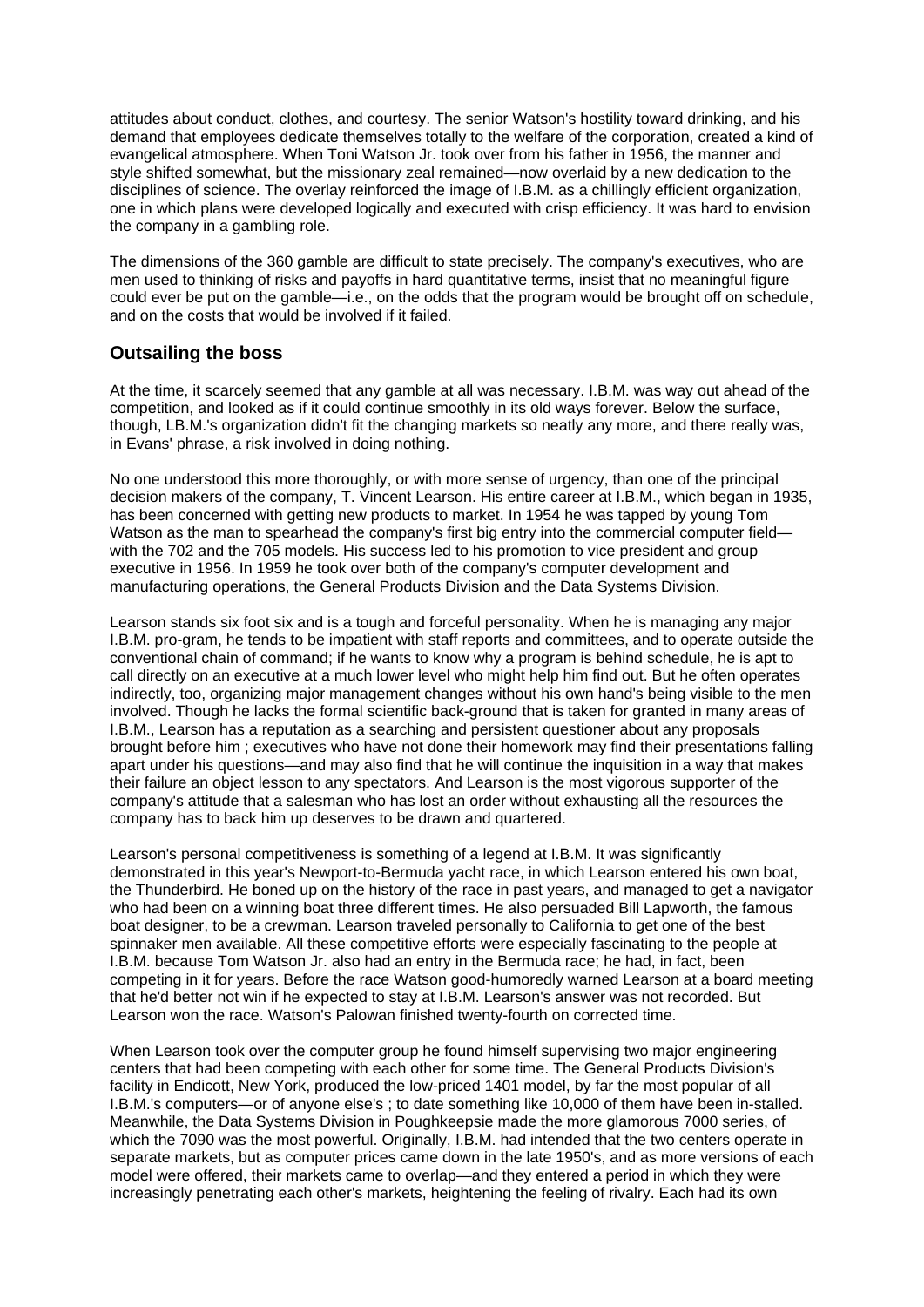development program, although any decision to produce or market a new computer, of course, had to be ratified at corporate headquarters. The rivalry between the two divisions was to become an element in, and be exacerbated by, the decision to produce the 360.

Both the 1401 and the 7000 series were selling well in 1960. But computer engineers and architects are a rest-less breed ; they are apt to be thinking of improvements in design or circuitry five minutes after the specifications of their latest machines are frozen. In the General Products Division, most such thinking in 1960 and 1961 was long term ; it was assumed that the 1401 would be on the market until about 1968. The thinking at the Data Systems Division concerned both long-range and more immediate matters.

## **A \$20-million Stretch**

One of the immediate matters was the division's "Stretch" computer, which was already on the market but having difficulties. The computer had been designed to dwarf all others in size and power, and it was priced around \$13,500,000. But it never met more than 70 per-cent of the promised specifications, and not many of them were sold. In May, 1961, Tom Watson made the decision that the price of Stretch should be cut to \$8 million to match the value of its performance—at which level Stretch was plainly uneconomic to produce. He had to make the decision, it happened, just before he was to fly to California and address an industry group on the subject of progress in the computer field.

Before he left for the coast, an annoyed Watson made a few tart remarks about the folly of getting involved in large and overambitious projects that you couldn't deliver on. In his speech, he admitted that Stretch was a flop. "Our greatest mistake in Stretch," he said, "is that we walked up to the plate and pointed at the left-field stands. When we swung, it was not a homer but a hard line drive to the outfield. We're going to be a good deal more careful about what we promise in the future." Soon after he returned the program was quietly shelved; today only seven of the machines are in operation. I.B.M.'s over-all loss on the program was about \$20 million.

The Stretch fiasco had two consequences. One was that the company practically ignored the giantcomputer field during the next two years—and thereby enabled Control Data to get a sizable headstart in the market. (See "Control Data's Magnificent Fumble," FORTUNE, April.) The market's customers are principally government and university research centers, where the most complex scientific problems are tackled and computers of tremendous power are required. Eventually, in 1963, Watson pointed out that his strictures against overambitious projects had not been meant to exclude I.B.M. from this scientific market, and the company is now trying to get back into it. Its entry will be the 360- 90, the most powerful machine of the new line.

A second consequence of the Stretch fiasco is that Learson and the men under him, especially those in the Data Systems Division, were under special pressure to be certain that the next big project was thought out more carefully and that it worked exactly as promised. As it happened, the project the division had in mind in 1960-61 was a fairly ambitious one: it was for a line of computers, tentatively called the 8000 series, that would replace the 7000 series, and would also provide a limited measure of compatibility among the four models projected. The 8000 series was based on transistor technology, and therefore still belonged to the second generation ; however, there had been so much recent progress in circuitry design and transistor performance that the series had considerably more capability than anything being offered by I.B.M. at that time.

The principal sponsor of the 8000 concept was Fred Brooks, head of systems planning for the Poughkeepsie division. An imaginative, enthusiastic twenty-nine-year old North Carolinian with a considerable measure of southern charm, Brooks became completely dedicated to the concept of the new series, and beginning in late 1960 he began trying to enlist support for it. He had a major opportunity to make his case for the 8000 program at a briefing for the division's management, which was held at Poughkeepsie in January, 1961.

By all accounts, he performed well: he was relaxed, confident, informed on every aspect of the technology involved, and persuasive about the need for a change. Data Systems' existing product line, he argued, was a mixed bag. The capability of some models overlapped that of others, while still other capabilities were unavailable in any model. The 8000 series would end all this confusion. One machine was already built, cost estimates and a market forecast had been made, a pricing schedule had been completed, and Brooks proposed announcing the series late that year or early in 1962. It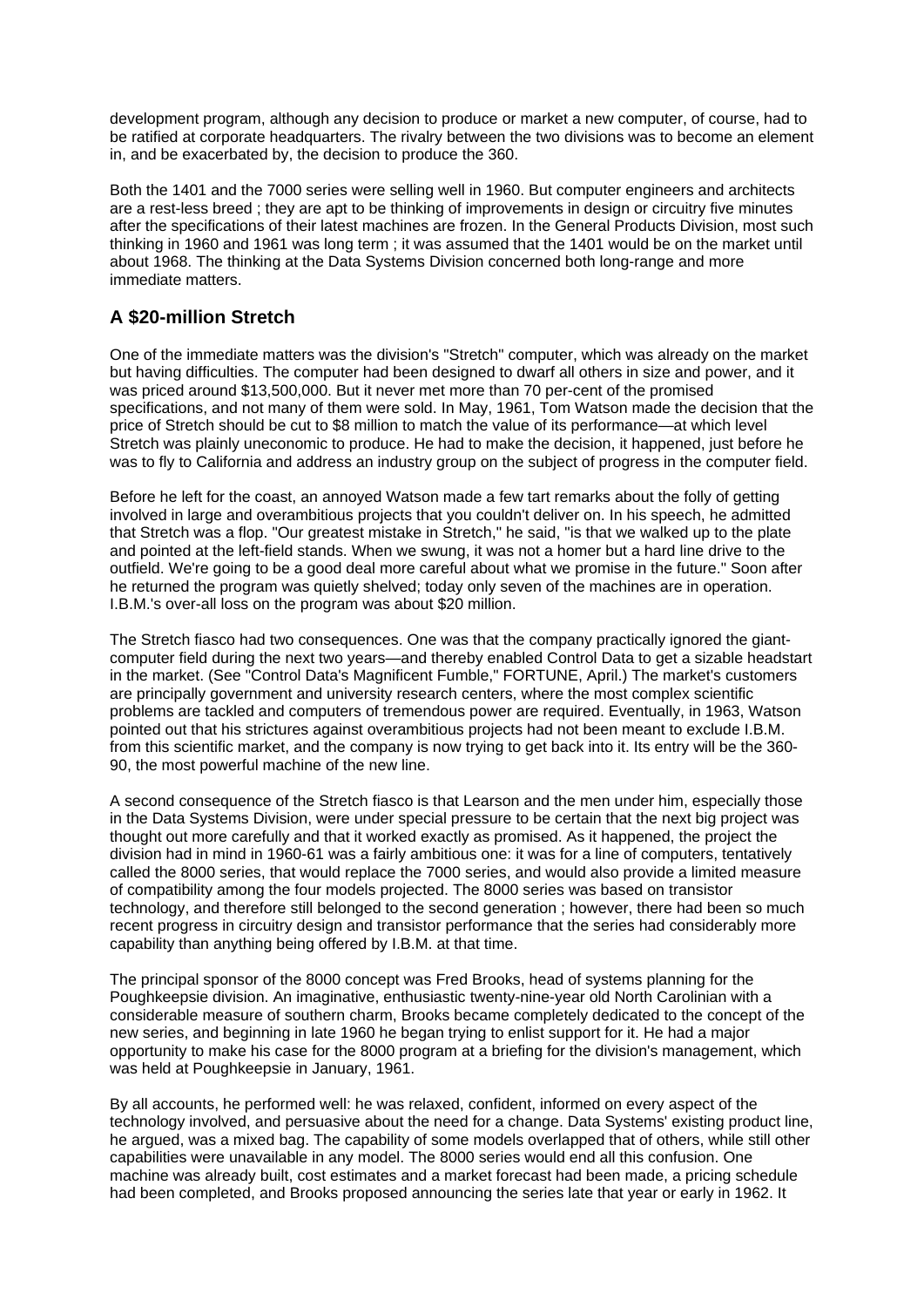could be the division's basic product line until 1968, he added. Most of Brooks's auditors found his case entirely persuasive.

#### **Enter the man from headquarters**

Learson, however, was not ready to be sold so easily. The problems with Stretch must have been on his mind, and probably tended to make him look hard at any big new proposals. Beyond that, he was skeptical that the 8000 series would minimize the confusion in the division's product line, and he wondered whether the concept might not even contribute to the confusion. Learson had received a long memorandum from his chief assistant, Don Spaulding, on the general subject of equipment proliferation. Spaulding argued that there were already too many different computers in existence, and that they required too many supporting programs and too much peripheral equipment; some drastic simplification of the industry's merchandise was called for.

With these thoughts in mind, Learson was not persuaded that Brooks's concept was taking I.B.M. in the right direction. Finally, he was not persuaded that the company should again invest heavily in second-generation technology. Along with a group of computer users, he had recently attended a special course on industrial dynamics that was being given at the Massachusetts Institute of Technology. Much of the discussion had been over his head, he later recalled; but from what his classmates were saying he came away with the clear conviction that computer applications would soon be expanding rapidly. and that what was needed was a bold move away from "record keeping" and toward more sophisticated business applications.

There was some direct evidence of Learson's skepticism about the 8000 series. Shortly after the briefing Bob Evans, who was then manager of processing systems in the General Products Division, was dispatched to Poughkeepsie as head of Data Systems' planning and development. He brought along a number of men who had worked with him in Endicott. Given the rivalry between the two divisions, it is not very surprising that he received a cool welcome. His subsequent attitude toward the 8000 concept ensured that his relations with Brooks would stay cool.

Evans made several different criticisms of the concept. The main one was that the proposed line was "nonhomogeneous"—that is, it was not designed throughout to combine scientific and business applications. Further, he contended that it lacked sufficient compatibility within the line. It would compound the proliferation problem. He also argued that it was time to turn to the technologies associated with integrated circuits.

## **Blood on the floor**

For various reasons, including timing, Brooks was opposed, and he and Evans fought bitterly for several months. At one point Evans called him and quietly mentioned that Brooks was getting a raise in salary. Brooks started to utter a few words of thanks when Evans said flatly, "I want you to know I had nothing to do with it."

In March, 1961, Brooks had a chance to make a presentation to the corporate management committee, a group that included Tom Watson, his brother, A. K. Watson, who headed the World Trade Corp., Albert Williams, who was then president of the corporation (he is now chair-man of the executive committee), and Learson. Brooks made another effective presentation, and for a while he and his allies thought that the 8000 might be approved after all.

But early in May it became clear that Evans was the winner. His victory was formalized in a meeting, at the Gideon Putnam Hotel in Saratoga, of all the key people who had worked on the 8000. There, on May 15, Evans announced that the 8000 project was dead and that he now had the tough job of reassigning them all to other tasks. In the words of one participant, "There was blood all over the floor."

Evans now outlined some new programs for the Data Systems Division. His short-term program called for an extension of the 7000 line, both upward and downward. At the lower end of the line there would be two new models, the 7040 and the 7044. At the upper end there would be a 7094 and a 7094 II. This program was generally noncontroversial, except for the fact that the 7044 had almost exactly the same capabilities as a computer called Scamp, which was being proposed by another part of I.B.M. It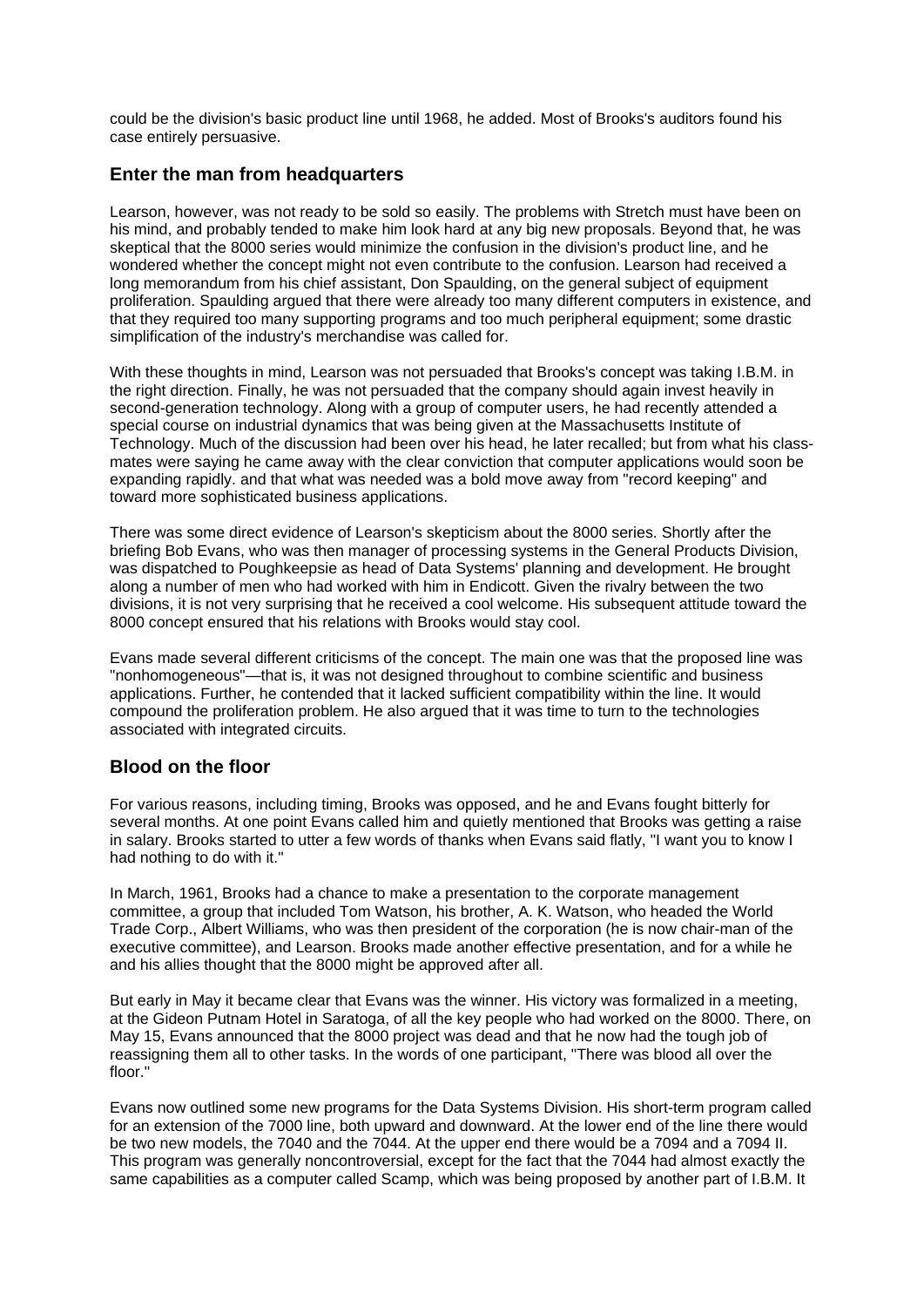would obviously make no sense to build both computers; and, as it happened, Scamp had some powerful support.

Scamp was a small scientific computer developed originally for the European market.. Its principal designer was .John Fairclough, a young man the was then thirty) working in the World Trade Corp.'s Hursley Laboratory, sixty miles south-west of London. The subsidiary had a sizable stake in Scamp. It had been trying for ninny years to produce a computer tailored to the needs of its own markets, but had repeatedly failed, and had therefore been obliged to sell American-made machines overseas.

But Scamp looked especially promising, and the subsidiary's executives, including Fairclough and A. K. Watson. were confident that it would meet American standards. It had previously tested well and attracted a fair amount of attention in I.B.M.'s American laboratories. Evans himself came to Hursley to look at it, and was impressed. But its similarity to the 7044 finally took Fairclough and some associates to the U.S. to test their machine against a 7044 prototype.

#### Mere equality won't do

As things turned out, Scamp did about as well as the 7044 --but, also as things turned out, that wasn't good enough. Evans and Learson were resolved to stretch out the 7000 line, but opposed to anything that would add to proliferation. In principle, A. K. Watson, who had always run World Trade as a kind of personal fiefdom, could have stepped in and ordered the production of Scamp on his own authority. In practice, he decided the argument against proliferation was a valid one. And so, in the end, he personally gave the order to drop Scamp. Fairclough got the news one day soon after he had returned to England, and he found himself with a sizable staff that had to be reassigned. He says that he considered resigning, but instead worked off his annoyance by sipping Scotch and brooding much of that night.

Evans and Learson had also agreed that Data Systems should try its hand at designing a computer line that would blanket the market. The General Products Division was asked to play a role in the new design, but its response was lukewarm, so the bulk of the work at this stage fell to Data Systems. The project was dubbed NPL, for new product line; the name System/360 was not settled on until much later. To head the project, Evans selected his old adversary Brooks—a move that surprised a large number of I.B.M. executives, including Brooks himself.

Still smarting over the loss of the 8000 project, and suspicious that the NPL was just a "windowdressing" operation, Brooks accepted the job only tentatively. To work with him, and apparently to ensure that NPL did not end up as the 8000 under a new name. Evans brought Gene Amdahl, a crack designer whom the company had called on to work on several earlier computers. However, Amdahl's influence was offset by that of another designer, Gerrit Blaauw, a veteran and past supporter of the 8000 project. Brooks's group received enough money to show that the company took NPL seriously (the first-year appropriation was \$3,800,000), but Amdahl and Blaauw disagreed on design concepts, and the project floundered until November of 1961.

Even to the trained eye I.B.M.'s main divisions appeared to be in excellent health in the summer of 1961. The General Products Division, according to Evans, was "fat and dumb and happy" in the lower end of the market, selling the 1401 at a furious rate, and still feeling secure about its line through about 1968. The World Trade Corp. was growing rapidly, although it had suffered its third major setback on getting a computer line of its own. The Data Systems Division was ex-tending its old 7000 line to meet the competition, and working on the NPL.

#### **The proliferating products**

But it was around this time that Tom Watson and Learson ---then a group executive vice president, and nominally at least working under Albert Williams, the company president --developed several large concerns. There was the company's persistent difficulty in grappling with the new technology and with the expanding demands of the market. There was the absence of any clear, over-all concept of the company's product line; fifteen or twenty different engineering groups scattered throughout the company were generating different computer products, and while the products were in most cases superior, the proliferation was putting overwhelming strains on the company's ability to supply programing for customers. The view at the top was that I.B.M. required some major changes if it expected to stay ahead in the computer market when the third generation came along.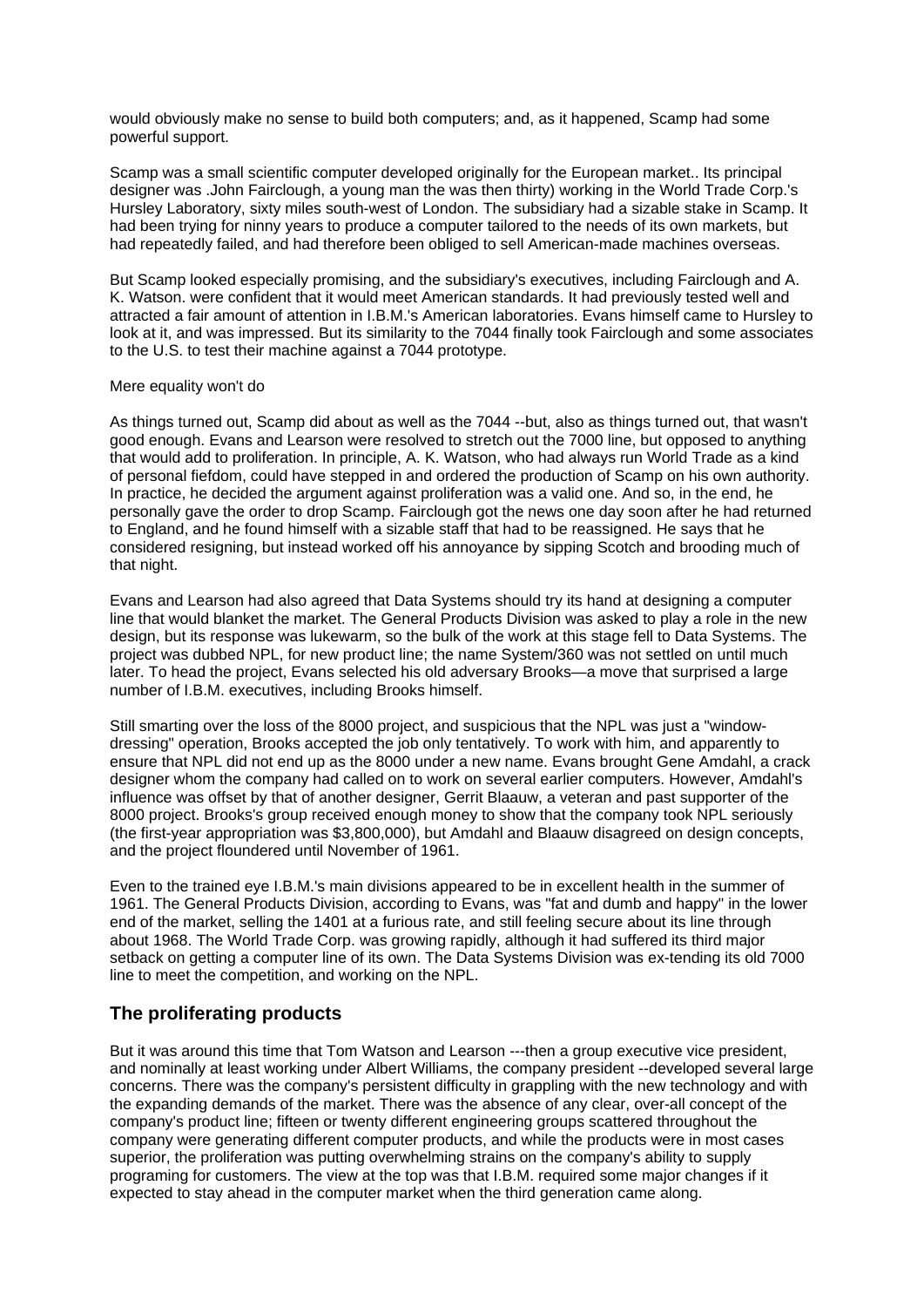Between August and October, 1961, Watson and Learson initiated a number of dialogues with their divisional lieutenants in an effort to define a strategy for the new era. By the end of October, though, neither of them believed that any strategy was coming into focus. At this point Learson made a crucial decision. He decided to set up a special committee, composed of representatives from every major segment of the company, to formulate some policy guidance. The committee was called SPREAD -an acronym for systems programing, research, engineering, and development. Its chairman was John Haanstra, then a vice president of the General Products Division. There were twelve other members, including Evans, Brooks, and Fairclough.

#### **Haanstra the hammer**

The SPREAD committee was conducted informally, but with a good amount of spirited discussion. For some purposes it broke up into separate committees, such as one on programing compatibility. Haanstra, as one member put it, acted as a hammer on the committee anvil, forcing ideas into debate and demanding definitions. Still, there was some feeling that Haanstra was bothered by the fact that the group was heavily represented by "big machine" oriented men.

The progress of the committee during November was steady, but it was also, in Learson's view, "hellishly slow.., Suddenly Haanstra found himself promoted to the presidency of the General Products Division and Bob Evans took over as chairman of SPREAD. The committee meetings were held in the New Englander Motor Hotel, just north of Stamford, Connecticut. In effect, although not quite literally, Learson locked the doors and told the members that they couldn't get out until they had reached some conclusions.

While Evans accelerated the pace of the sessions somewhat, Fred Brooks increasingly emerged as the man who was shaping the direction of the committee recommendations. This was not very surprising, for he and his group had had a headstart in thinking out many of the issues. By December 28, 1961, the SPREAD committee had hammered out an eighty-page statement of its recommendations. On January 4, 1962, the committee amplified the report for the benefit of the fifty top executives of the corporation.

Brooks was assigned the role of principal speaker on this occasion. The presentation was split into several parts and took an entire day. The main points of the report were:

- There was a definite need for a single, compatible family of computers ranging from one with the smallest existing core memory, which would be below the 1401 line, to one as powerful as I.B.M.'s biggest—at that time the 7094. In fact, the needs were said to extend beyond the I.B.M. range, but the report expressed doubt that compatibility could he extended that far.
- The new line should not be aimed simply at replacing the popular 1401 or 7000 series, but at opening up whole new fields of computer applications. At that time compatibility between those machines and the new line was not judged to be of major importance, because the original timetable on the appearance of the various members of the new family of computers stretched out for several years.
- The System; 360 must have both business and scientific applications. This dual purpose was a difficult assignment because commercial machines accept large amounts of data but have little manipulative ability, while scientific machines work on relatively small quantities of data that are endlessly manipulated. To achieve duality the report decided that each machine in the new line would be made available with core memories of varying sizes. In addition, the machine would provide a variety of technical and esoteric features such as "floating point arithmetic," "variable word length" and a "decimal instruction set" to handle both scientific and commercial assignments.
- Information input and output equipment, and all other peripheral equipment, must have "standard interface" --so that various types and sizes of peripheral equipment could be hitched to the main computer without missing a beat. This too was to become an important feature of the new line.